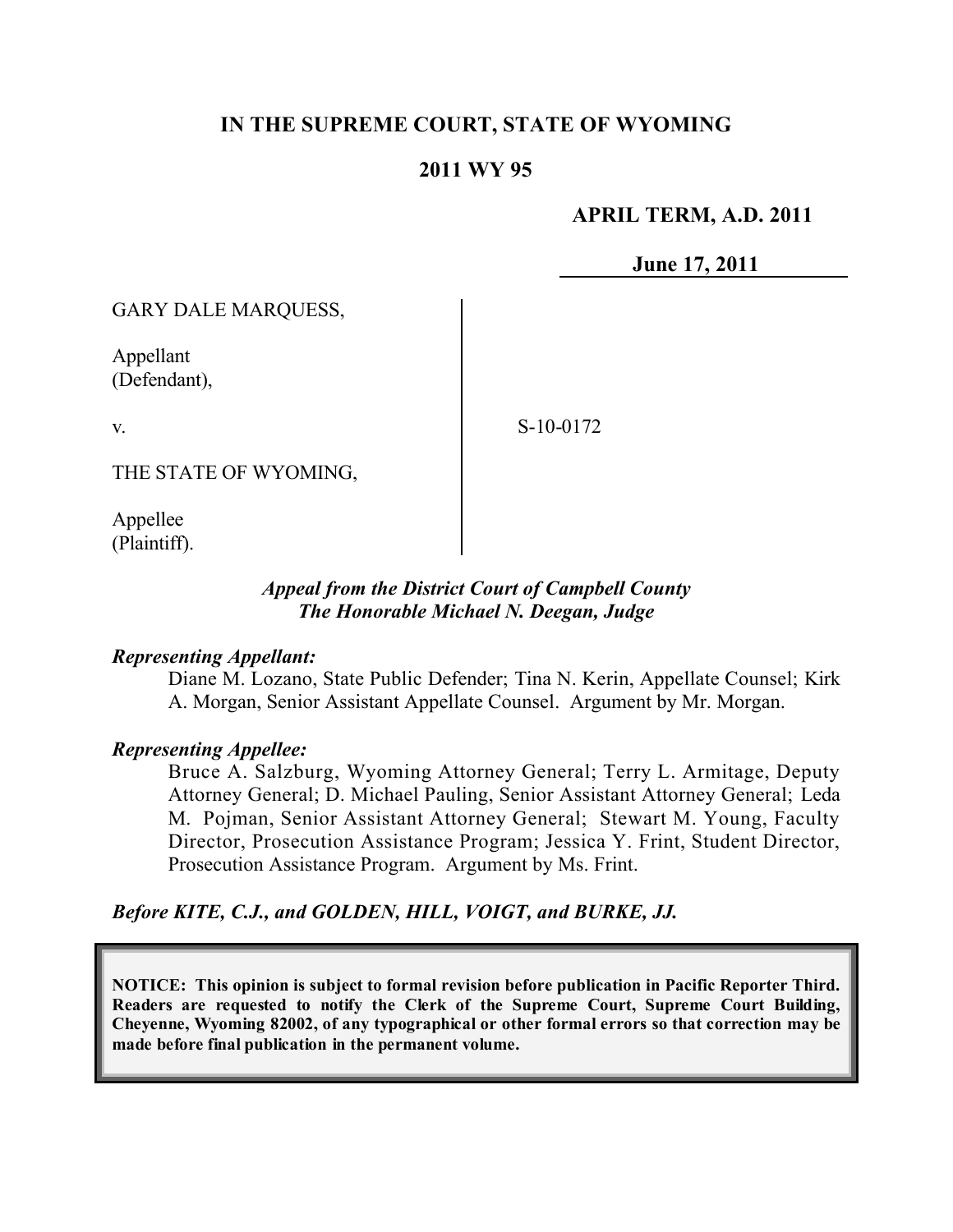## **VOIGT, Justice.**

[¶1] Gary Marquess (the appellant) was tried and convicted by a jury of aggravated assault and battery, battery, kidnapping, and being a habitual criminal. The appellant appeals from the Judgment and Sentence, arguing that the district court abused its discretion when it admitted evidence of uncharged misconduct and prior consistent statements by the victim. We will affirm.

#### **ISSUES**

[¶2] The parties raise two issues in this appeal. Because of our disposition of the second issue we add a third issue to the statement of issues.

1. Did the district court abuse its discretion when it admitted evidence of the events that occurred on March 1, 2009?

2. Did the district court abuse its discretion when it admitted into evidence a 911 recording under W.R.E.  $801(d)(1)(B)$ ?

3. Was the 911 recording admissible under W.R.E. 802(2) as an excited utterance?

# **FACTS**

[¶3] The victim and the appellant met while they were in jail. The series of events leading to the appellant's arrest, trial, conviction, and current appeal occurred following his and the victim's release from jail. On Friday, February 27, 2009, the appellant, the appellant's brother, and the victim got together and drank alcohol and smoked methamphetamine. The three men spent the night at the victim's hotel room. The next day, Saturday, February 28, 2009, the three got together again, consumed alcohol, and again spent the night in the victim's hotel room.

[¶4] The victim testified that on Sunday, March 1, 2009, the appellant asked him about whether he had access to any guns because the appellant needed one "to do some dirt." The victim responded that his parents owned guns and that he could get a gun for the appellant. Later that evening the three men went to a trailer home owned by the appellant's friend. The victim testified that upon arriving at the trailer home the victim stayed in the front family room while the appellant and the appellant's brother made their way to a room located at the back of the residence. A short time later, the victim was summoned to the rear of the trailer by an acquaintance of the victim who asked if the victim was the guy "that knows where to get guns." Once the victim made his way to the rear of the trailer, he was ambushed and held at knife point by the appellant, the appellant's brother, and the acquaintance, who accused the victim of being a confidential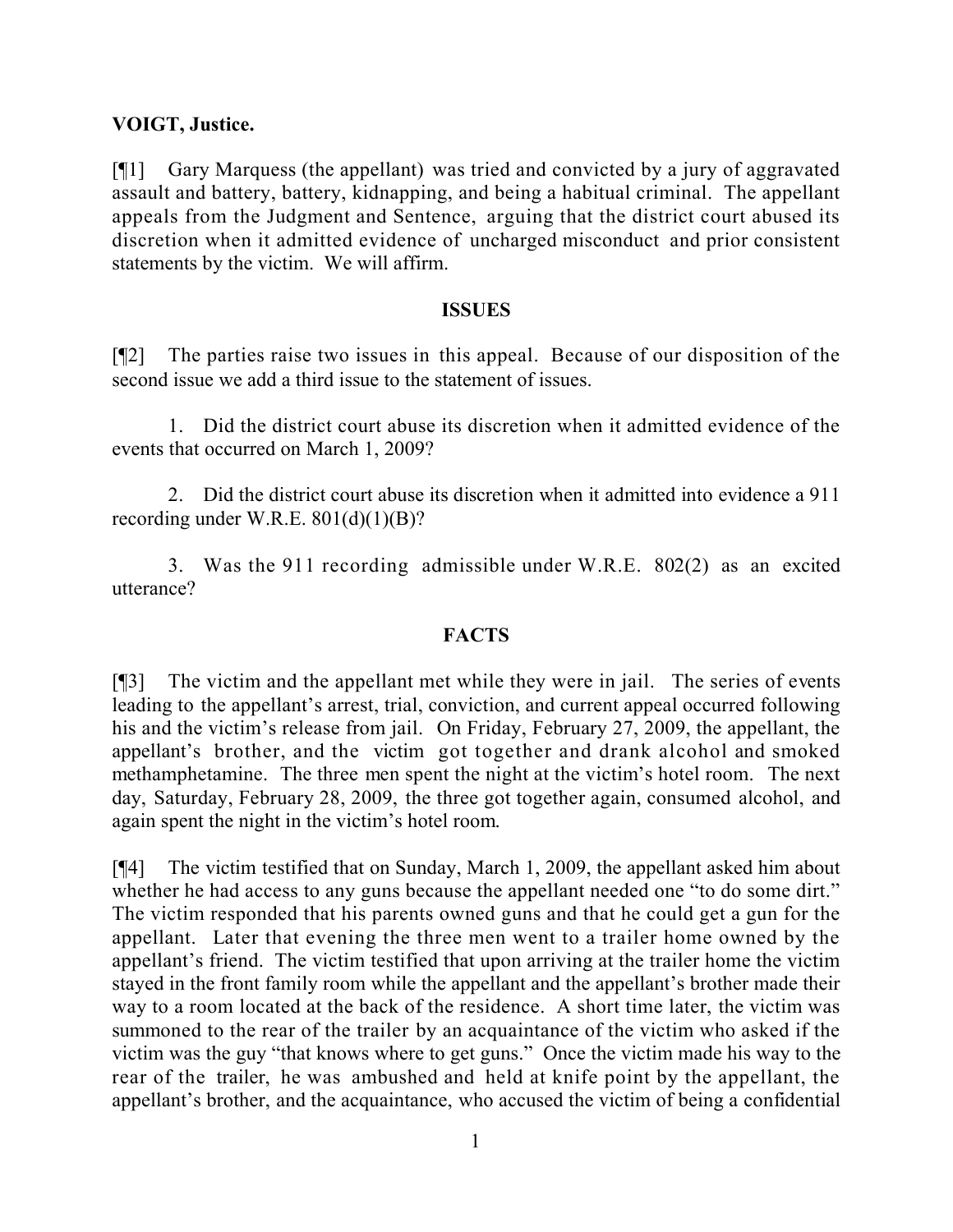informant, or "nark." After some discussion between the armed men and the victim, a third party intervened, the situation de-escalated, and the men left the residence. The men drove to the victim's hotel room where the appellant and the appellant's brother continued discussing the need to obtain guns. The three men once again spent the night in the victim's motel room.

[¶5] On Monday, March 2, 2009, the victim spent most of the morning with the appellant and the appellant's brother in the victim's hotel room. That afternoon, the appellant and the appellant's brother dropped the victim off at his parents' house. The victim testified that when the appellant dropped him off, the victim knew that the appellant wanted him to steal guns from his parents' house. After the victim spent several hours at his parents' house, his mother drove the victim back to his motel room around 9:00 p.m. The victim entered his hotel room to find the appellant and the appellant's brother waiting for him. The appellant asked the victim whether he had any guns for him, to which the victim responded that he did not. The victim testified that the appellant then became very upset, made the victim sit in a chair, and struck the victim in the face. The victim also testified that the appellant was holding a knife during the altercation and made threatening remarks regarding the victim's parents. At some point, the victim stood up from the chair and the appellant punched and kneed the victim and slashed him in the face with the knife. The appellant then left the room to go to the parking lot to get plastic bags, duct tape, and rope from the appellant's brother's truck. The victim attempted to escape through a window, but was stopped by the appellant's brother. Shortly after the appellant returned to the room, the victim escaped through the window. The victim ran to the hotel office where he locked himself in the manager's office and called 911.

[¶6] The appellant was arrested the next morning and charged with two counts of aggravated assault and battery in violation of Wyo. Stat. Ann.  $\S 6$ -2-502(a)(i)(b) (LexisNexis 2009), conspiracy to commit aggravated assault and battery in violation of Wyo. Stat. Ann. §  $6-2-502(a)(i)(b)$ , §  $6-1-303(a)$ , and §  $6-1-304$ , and kidnapping in violation of Wyo. Stat. Ann. § 6-2-201(a)(iii), (b)(i), (d). The State later filed an Amended Information including reference to the habitual offender statute found at Wyo. Stat. Ann. § 6-10-201(a)(i)(b)(ii).<sup>1</sup> The appellant was tried on January 25, 2010. The jury found the appellant guilty of aggravated assault and battery, simple battery, and kidnapping. The jury returned a not guilty verdict regarding the conspiracy charge. Following a separate jury trial relating to the habitual offender status, the jury found the appellant guilty, and the district court decreed habitual offender status as it related to the aggravated assault and battery charge and the kidnapping charge. Several months later

 $\overline{a}$ 

 $<sup>1</sup>$  A person found to be a habitual offender under the statute is one that is convicted of a violent felony and</sup> has at least two or more prior felony convictions. Wyo. Stat. Ann. § 6-10-201(a)(i)(ii). A habitual offender determination is punishable by life imprisonment if the person has three or more previous felony convictions. Wyo. Stat. Ann.  $\S 6-10-201(b)(ii)$ .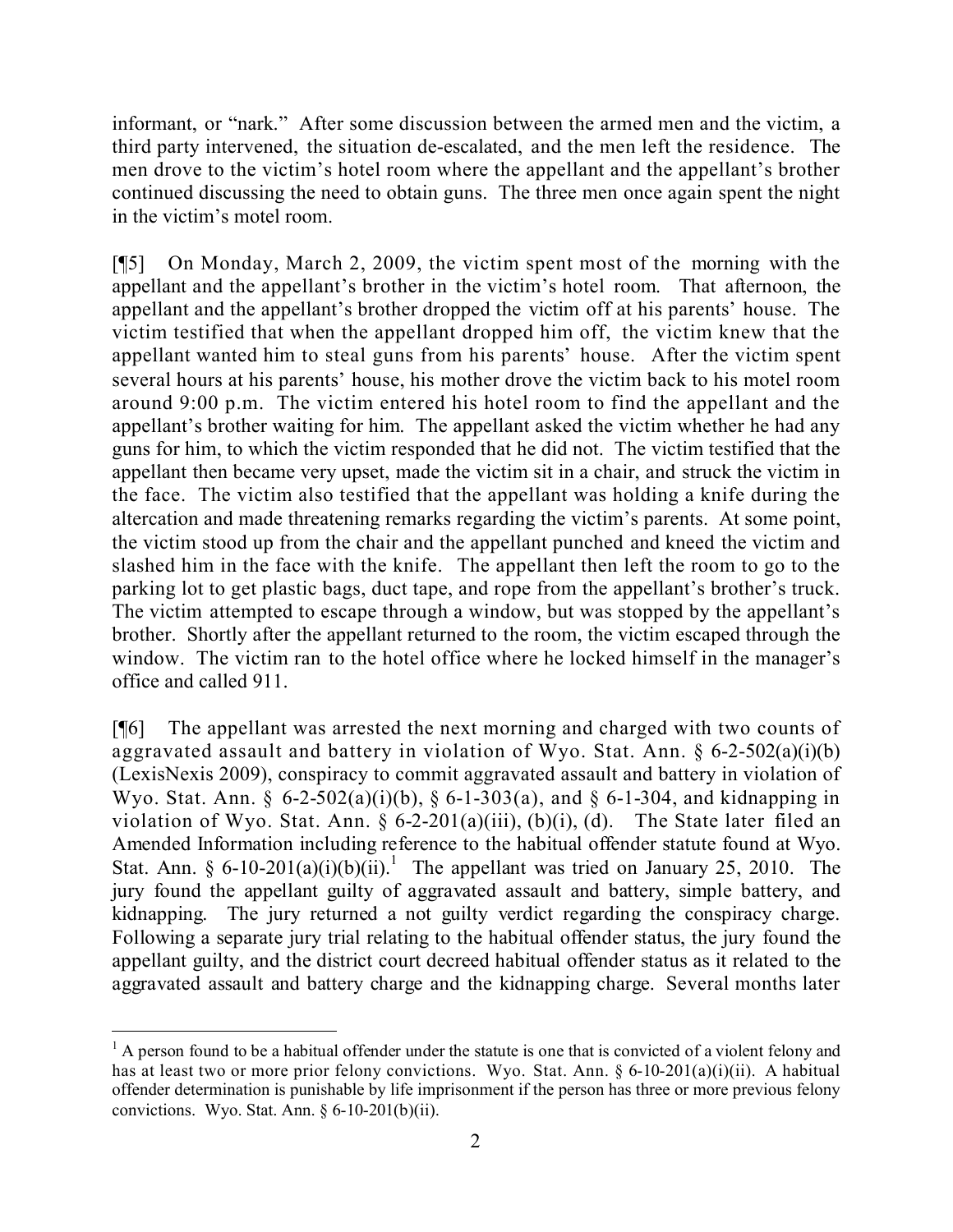the district court sentenced the appellant to life imprisonment for the aggravated assault and battery conviction, 180 days for the battery conviction, and life imprisonment for the kidnapping conviction.<sup>2</sup> The district court ordered the convictions to run concurrently. The appellant timely appealed.

### **DISCUSSION**

## *Did the district court abuse its discretion when it admitted evidence of the events that occurred on March 1, 2009?*

[¶7] The appellant argues that the district court abused its discretion when it admitted testimony relating to the incident on the night of Sunday, March 1, 2009, when the appellant, the appellant's brother, and an acquaintance allegedly held the victim at knife point. Specifically, the appellant argues that this testimony was uncharged misconduct evidence, governed by W.R.E.  $404(b)^3$ , the State failed to provide adequate notice of its intent to use such evidence, and the district court failed to order a *Gleason* hearing relating to the evidence. The State counters that this evidence was not governed by W.R.E. 404(b) because it was direct evidence of one of the crimes charged, namely conspiracy. In the alternative, the State argues that the evidence would have been admitted under W.R.E. 404(b) as "course of conduct" evidence.

[¶8] Although the appellant made no contemporaneous objection to the admission of the evidence, he submitted a pre-trial demand for notice of intent to use W.R.E. 404(b) evidence. Generally, when there is an objection to the admission of evidence, we review the admission of that evidence for an abuse of discretion. *Nelson v. State*, 2010 WY 159, ¶ 29, 245 P.3d 282, 289 (Wyo. 2010). We have recognized that a pre-trial demand for notice of intent to use W.R.E. 404(b) evidence will act as a timely objection to the admission of W.R.E. 404(b) evidence at trial. *Howard v. State*, 2002 WY 40, ¶ 23, 42 P.3d 483, 491 (Wyo. 2002). However, as will be discussed below, we do not in this case consider the disputed evidence to be uncharged misconduct evidence, but instead direct evidence of one of the crimes charged. Consequently, the pre-trial demand for notice of

l

<sup>&</sup>lt;sup>2</sup> The life sentences for aggravated assault and battery and kidnapping were pursuant to the habitual offender statute. *See supra* n.1.

 $3$  W.R.E. 404(b) provides:

<sup>(</sup>b) *Other crimes, wrongs, or acts*. Evidence of other crimes, wrongs, or acts is not admissible to prove the character of a person in order to show that he acted in conformity therewith. It may, however, be admissible for other purposes, such as proof of motive, opportunity, intent, preparation, plan, knowledge, identity, or absence of mistake or accident, provided that upon request by the accused, the prosecution in a criminal case shall provide reasonable notice in advance of trial, or during trial if the court excuses pretrial notice on good cause shown, of the general nature of any such evidence it intends to introduce at trial.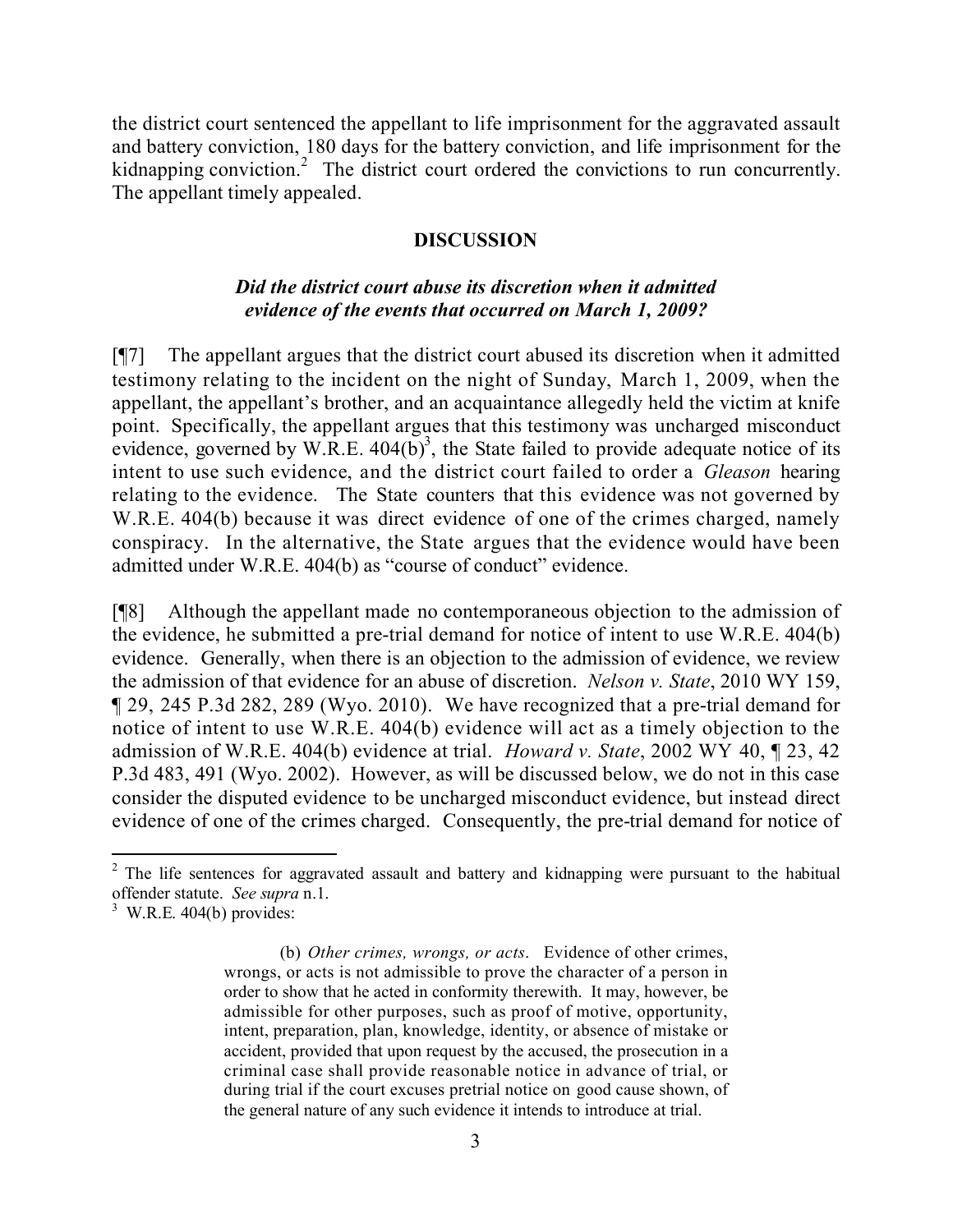intent to use W.R.E. 404(b) evidence did not substitute for a contemporaneous objection at trial to admission of the evidence.

[¶9] Because the appellant failed to object at trial to admission of the disputed evidence, we will review his claim for plain error. *Sweet v. State*, 2010 WY 87, ¶ 22, 234 P.3d 1193, 1202 (Wyo. 2010). "'Plain error exists when: 1) the record is clear about the incident alleged as error; 2) there was a transgression of a clear and unequivocal rule of law; and 3) the party claiming error was denied a substantial right resulting in material prejudice.'" *Id*. (quoting *Schreibvogel v. State*, 2010 WY 45, ¶ 19, 228 P.3d 874, 882 (Wyo. 2010)). "The appellant bears the burden of proving plain error." *Christensen v. State*, 2010 WY 95, ¶ 6, 234 P.3d 1229, 1230 (Wyo. 2010).

[¶10] The first prong of plain error is met because the record clearly reflects testimony by the victim regarding the incident when the victim was held at knife point by the appellant and the other two men. As for the second prong—whether there was a transgression of a clear and unequivocal rule of law—the following has been said regarding the admission of evidence of a conspiracy *vis-á-vis* a W.R.E. 404(b) claim:

> In a conspiracy case, "[a]cts committed in furtherance of the charged conspiracy are themselves part of the act charged." *United States v. Garcia Abrego*, 141 F.3d 142, 175 (5th Cir. 1998). Evidence of such acts is therefore intrinsic and simply does not implicate the requirements of 404(b). *See id.*; *United States v. Badru*, 97 F.3d 1471, 1475 (D.C.Cir. 1996) (quoting 22 CHARLES A. WRIGHT & KENNETH W. GRAHAM, JR., FEDERAL PRACTICE AND PROCEDURE § 5239, at 450 (1978)) ("In cases where the incident offered is a part of the conspiracy alleged in the indictment, the evidence is admissible under Rule 404(b)... as direct evidence of the fact in issue, not as circumstantial evidence requiring an inference as to the character of the accused."); *United States v. Sasser*, 971 F.2d 470, 479 (10th Cir. 1992) (affirming that direct evidence of the charged conspiracy was not 404(b) evidence and therefore did not require a limiting instruction on evidence of "other acts").

*United States v. Green*, 175 F.3d 822, 831 (10th Cir. 1999); *see also United States v. Pace*, 981 F.2d 1123, 1135 (10th Cir. 1992) ("Conduct during the life of a conspiracy that is evidence of the conspiracy is not Rule 404(b) evidence.").

[¶11] In the present case, the Sunday night incident was one of many pieces of direct evidence of the conspiracy with which the appellant was charged – conspiracy to commit the Monday night aggravated assault and battery. The conspirators (the appellant and his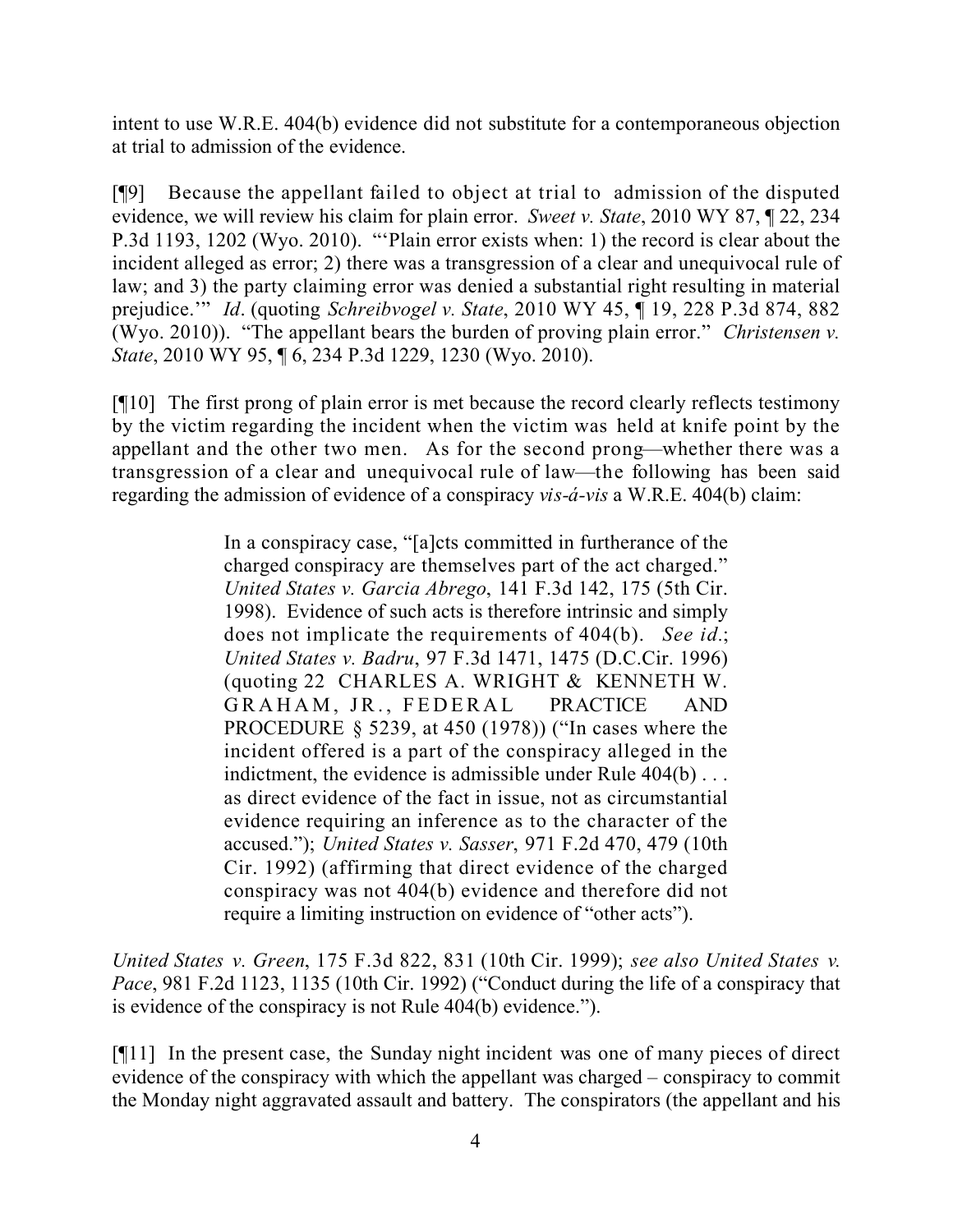brother) were present at both incidents and the threats of serious violence, distrust in the victim, and interest in the victim stealing the guns were common themes in both the Sunday night incident and the Monday night assault. The Sunday night incident was undertaken in furtherance of the charged conspiracy and was evidence of an overt act showing an agreement between the conspirators to carry out some illegal act (assault and battery) if the victim did not do as he was instructed. As such, we find that evidence of the Sunday night incident was not uncharged misconduct evidence, but instead was admissible as "an inseparable part of the whole deed." *Hopkinson v. State*, 632 P.2d 79, 127 (Wyo. 1981). Accordingly, we find that the admission of this evidence did not result in a transgression of a clear and unequivocal rule of law, meaning plain error did not occur.

### *Did the district court abuse its discretion when it admitted into evidence a 911 recording under W.R.E. 801(d)(1)(B)?*

[¶12] The appellant next argues that the district court abused its discretion when it admitted into evidence a 911 recording as a prior consistent statement under W.R.E.  $801(d)(1)(B)$ . We review alleged errors relating to the admission of evidence for an abuse of discretion. *Hutchinson v. Taft*, 2010 WY 5, ¶ 27, 222 P.3d 1250, 1257 (Wyo. 2010). "We will not disturb such rulings absent a clear abuse of discretion. In determining whether there has been an abuse of discretion, the ultimate issue is whether or not the district court could reasonably conclude as it did." *Id*.

[ $[13]$  W.R.E. 801(d)(1)(B) provides:

(d) *Statements which are not hearsay*. — A statement is not hearsay if:

(1) Prior Statement by Witness. — The declarant testifies at the trial or hearing and is subject to crossexamination concerning the statement, and the statement is . . . (B) consistent with his testimony and is offered to rebut an express or implied charge against him of recent fabrication or improper influence or motive . . . .

Regarding W.R.E.  $801(d)(1)(B)$ , we have held that

[f]our requirements must be satisfied before a prior consistent statement will be properly admissible: (1) The declarant testifies at trial; (2) the declarant is subject to crossexamination concerning the prior statement; (3) the prior statement is consistent with the declarant's trial testimony; and (4) the prior statement is offered to rebut an express or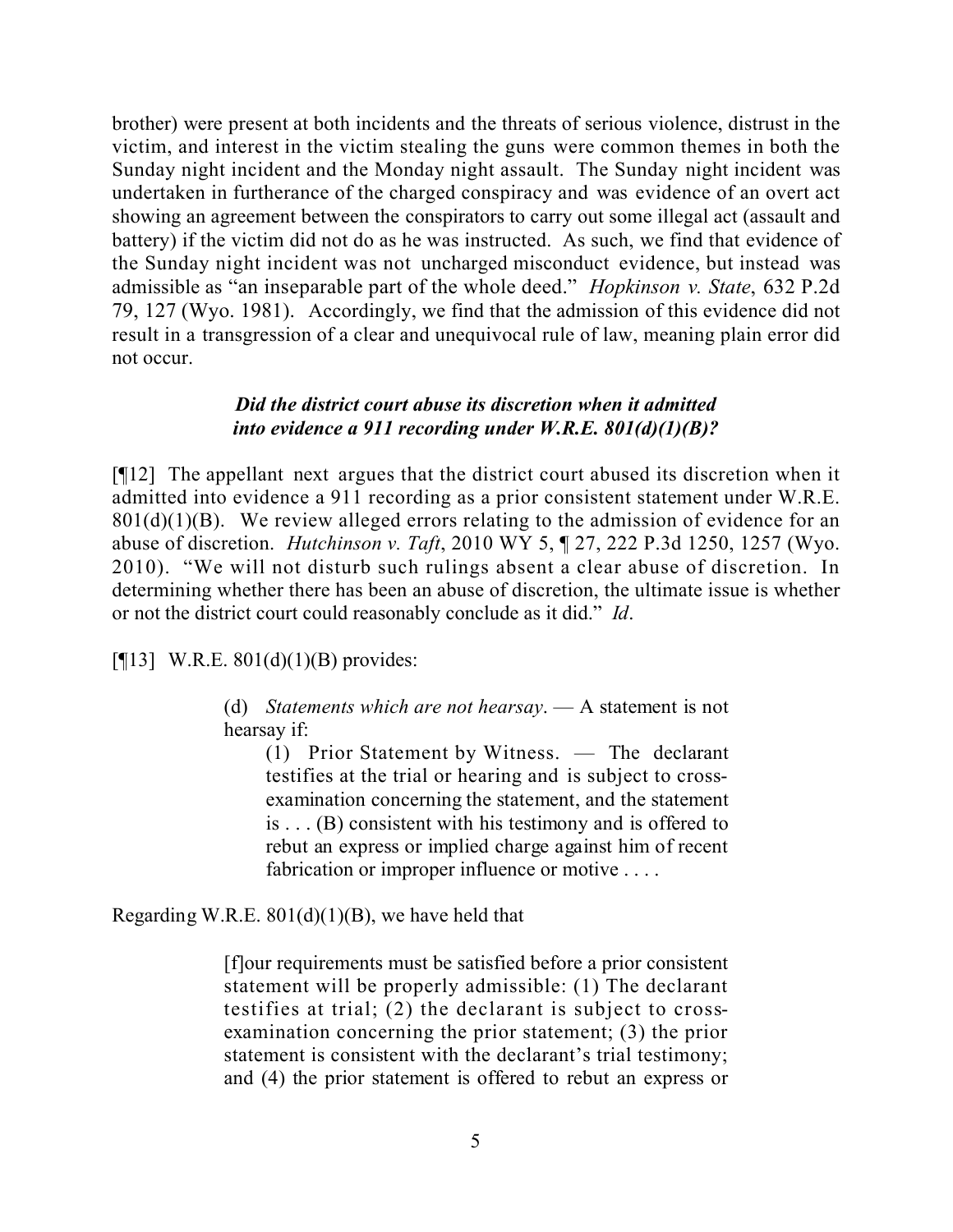implied charge against the declarant of recent fabrication or improper influence or motive.

*Tombroek v. State*, 2009 WY 126, ¶ 8, 217 P.3d 806, 810 (Wyo. 2009) (quoting *Martin v. State*, 2007 WY 76, ¶ 26, 157 P.3d 923, 929 (Wyo. 2007)). The appellant concedes that the State met its burden with regard to the first three requirements. Therefore, the only issue before this Court is whether the fourth requirement—the prior statement is offered to rebut an express or implied charge against the declarant of recent fabrication or improper influence or motive—was met. We have previously said that "[t]he charge of fabrication or improper motive need not come only as a specific allegation during crossexamination" and may be derived from the "thrust" of the defenses and testimony presented. *Lancaster v. State*, 2002 WY 45, ¶ 18, 43 P.3d 80, 89 (Wyo. 2002). Further, we have said that "it is not necessarily error that the prior consistent statement was received in evidence before the allegation of fabrication or improper motive." *Lancaster*, 2002 WY 45, ¶ 18, 43 P.3d at 89.

[¶14] The proferred prior consistent statement in this case was a recorded 911 call made by the victim almost immediately after he jumped out of the window of the hotel room where he was beaten and held hostage. At trial and on appeal, the State asserted that the 911 call statements were admissible because there had been an implication by the appellant that the victim was fabricating his story, or that he could not remember the events accurately because he was using drugs and alcohol at the time. The appellant counters that he never alleged recent fabrication, but merely cross-examined the victim and tested his recollection of the events.

[¶15] Upon reviewing the record before us, especially the trial transcripts, we find the appellant's characterization more accurately reflects the parties' respective positions below. While the appellant did attack the victim's credibility generally, and also submitted evidence of his prior criminal convictions involving lying, the appellant did not, either explicitly or implicitly, allege that the victim's testimony was the result of a recent fabrication or improper motive or influence.<sup>4</sup> "The focus of W.R.E.  $801(d)(1)(B)$  is the use of a prior consistent statement as rehabilitation of a witness whose credibility has been impeached *in the particular manner described in the rule.*" *Lancaster*, 2002 WY 45, ¶ 15, 43 P.3d at 89 (emphasis added). A general attack on a witness's credibility, without a claim of motive, influence or recent fabrication, does not warrant admission of  $801(d)(1)(B)$  evidence.

 $\overline{a}$ 

<sup>4</sup> During argument regarding the admissibility of the 911 statements, defense counsel stated:

And we certainly never offered a recent fabrication or a motive to lie, we have never offered that, or an influence. Certainly we talked about drugs but someone coming to [the witness] and their story changing. I mean, we have never offered anything about that. We are not contending that the story changed, Your Honor.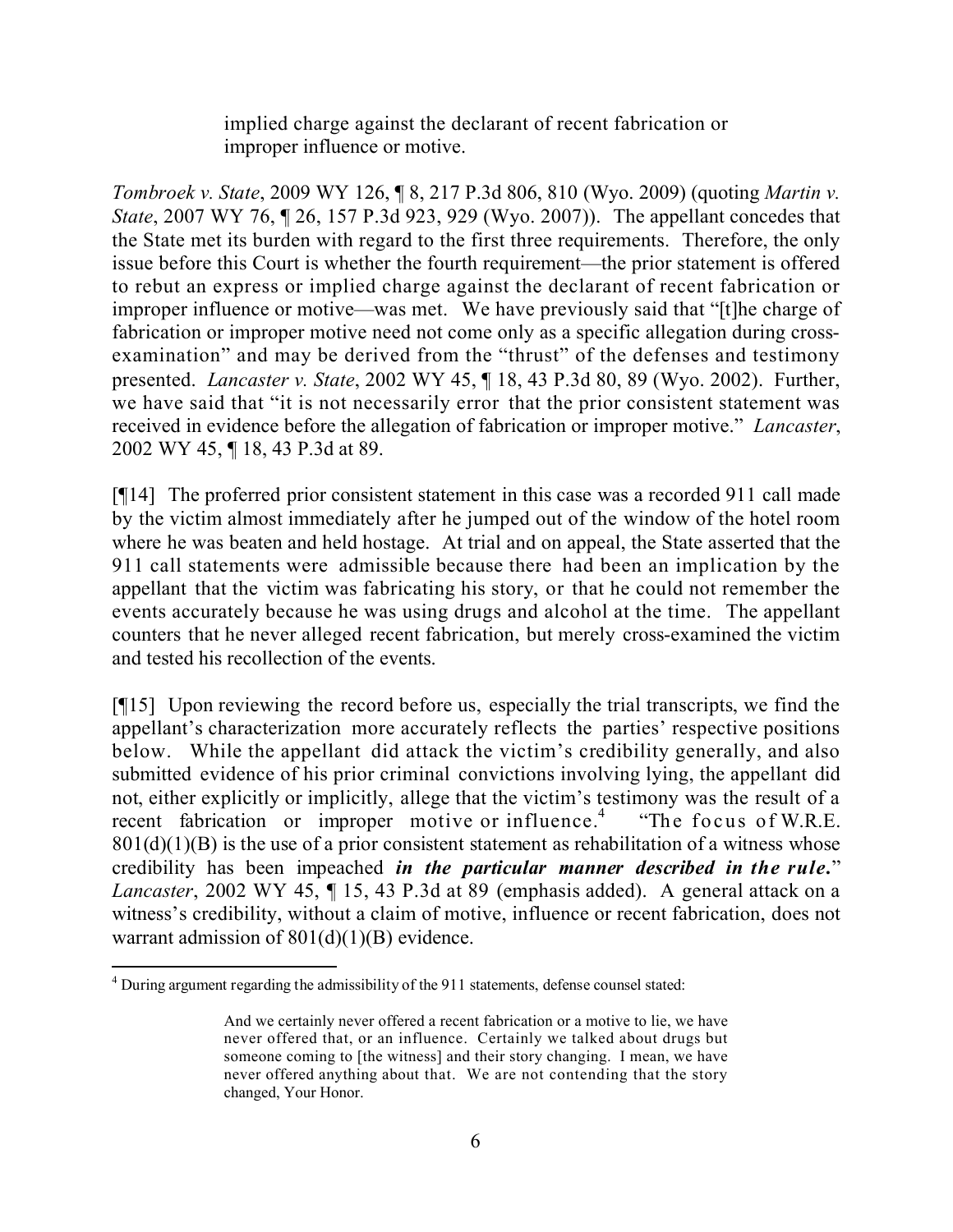Ordinarily, attacks suggesting untruthful disposition (bad character for truth or veracity), or some lack or defect in sensory or mental capacity, do *not* suggest fabrication, improper influence, or motive. Hence such attacks do not usually invite repair by consistent statement, and do not bring Fed. R. Evid.  $801[(d)(1)](B)$  into play.

4 Christopher B. Mueller & Laird C. Kirkpatrick, *Federal Evidence* § 8.39, at 329-30 (3d ed. 2007). (Emphasis in original.) Likewise, "[i]t has generally been held in state prosecutions that mere contradiction of a witness through the testimony of other witnesses or through attacks on the witness' reputation for truth or veracity are insufficient grounds for the admissibility of the witness' prior consistent statement." Debra T. Landis, Annotation, *Admissibility of impeached witness' prior consistent statement―modern state criminal cases* 58 A.L.R.4th 1014. 1025 (1987).

[¶16] In this case, the appellant did not explicitly or implicitly claim that the victim's incourt testimony was a recent fabrication or the result of some improper motive or influence.<sup>5</sup> Without such a claim, the prior consistent statement in the  $911$ call did not fall within the purview of  $801(d)(1)(B)$ , and was therefore inadmissible hearsay.

 5 In *Lancaster v. State*, 2002 WY 45, ¶ 22, 43 P.3d 80, 91 (Wyo. 2002), we undertook a brief discussion concerning a party's contention that a prior consistent statement may be admissible even when not offered to rebut one of the claims specified in  $801(d)(1)(B)$ . Although we concluded that the prior consistent statement was inadmissible in that case, we indicated that this Court had adopted a "rather broad interpretation of the use of prior consistent statements." *Id.* In a footnote, we then stated:

Not all jurisdictions follow Wyoming's approach to this issue. Some courts contend that admitting prior consistent statements whenever a witness is subject to general impeachment has the effect of negating the requirement for an allegation of recent fabrication or improper motive. *See Keller v. State,* 586 So.2d 1258, 1259-60 (Fla. App. 1991); *State v. Mensing,* 297 Mont. 172, 991 P.2d 950, 953 (1999); and Annotation, *supra,* 58 A.L.R.4th 1014 at 1029-35. Absent an allegation of recent fabrication or improper motive, admitting prior consistent statements merely bolsters the witness's in-court testimony. *Fields v. Com.,* 12 S.W.3d 275, 280 (Ky. 2000). Such statements are self-serving and cumulative. *Harris v. State,* 339 Ark. 35, 2 S.W.3d 768, 770 (1999). Trial by re-enactment could result. *Pickren v. State,* 269 Ga. 453, 500 S.E.2d 566, 570 (1998).

*Id.* at  $\sim$  22 n.7, at 91 n.7. Wyoming does interpret 801(d)(1)(B) more broadly than its federal counterpart in that it allows the admission of prior consistent statement even if made after the identified motive, influence or charge of fabrication. *Beartusk v. State*, 6 P.3d 138, 145 (Wyo. 2000). Additionally, we allow admission of prior consistent statements at trial prior to, but in anticipation of, an opposing party's impeachment of the witness by alleging improper motive, influence or fabrication. *Humphrey v. State*, 962 P.2d 866, 872 (Wyo. 1998). However, we have never held that an 801(d)(1)(B) prior consistent statement is admissible where no charge of recent fabrication, improper motive or influence is made at all. Any suggestion in *Lancaster* to the contrary is *dicta* and inconsistent with the plain language of the rule and our precedent.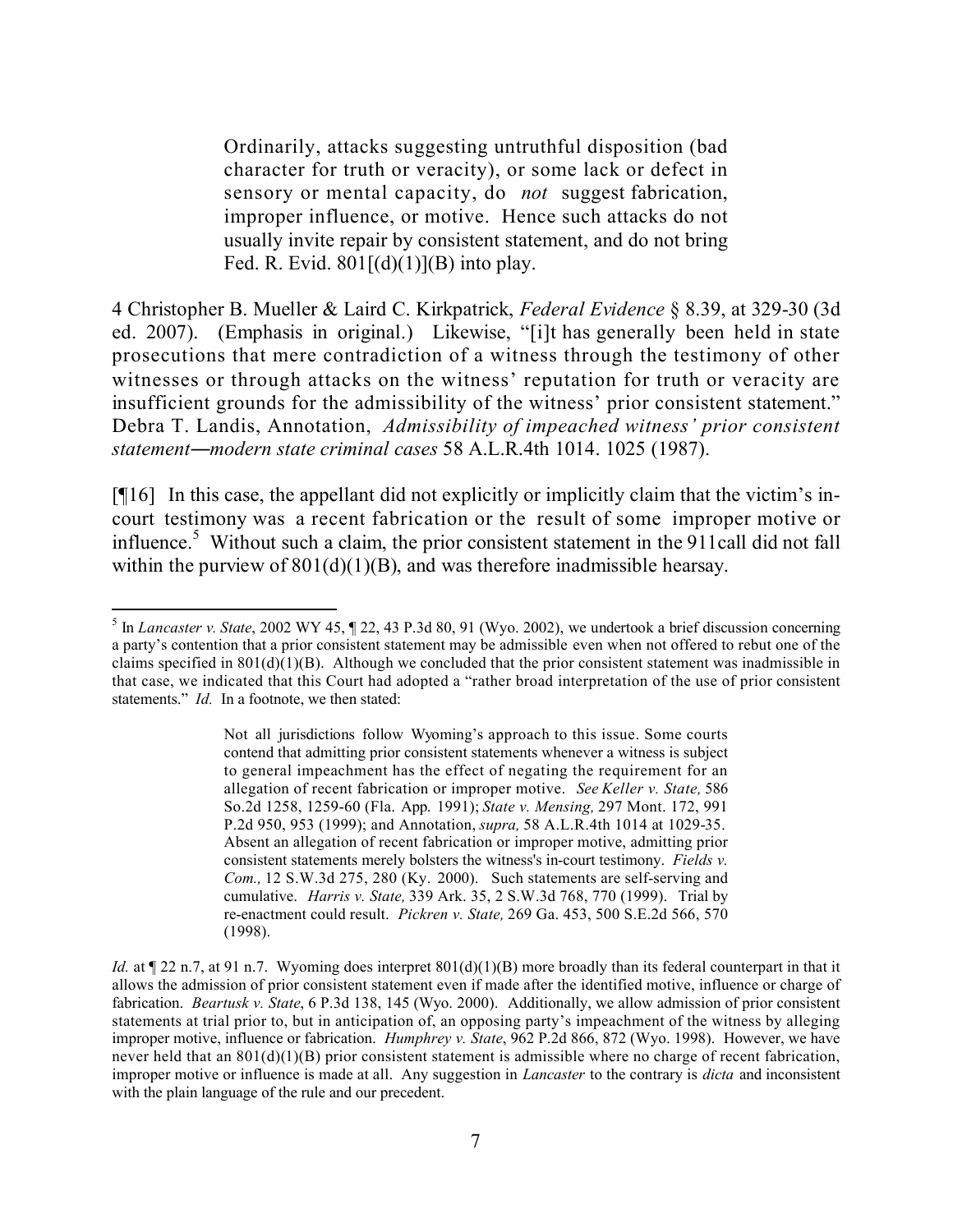### *Was the 911 recording admissible under W.R.E. 802(2) as an excited utterance?*

[¶17] Although we find that the 911 call should not have been admitted as a prior consistent statement, we may affirm a district court's decision on any legal ground appearing in the record. *Short v. State*, 2009 WY 52, ¶ 9, 205 P.3d 195, 198 (Wyo. 2009); *Jones v. State*, 602 P.2d 378, 382 (Wyo. 1979). Upon reviewing the record before us, we conclude that the 911 call was admissible under the "excited utterance" exception to the hearsay rule. This exception, found in W.R.E. 803(2), provides that statements are not excluded by the hearsay rule if they relate "to a startling event or condition made while the declarant was under the stress of excitement caused by the event or condition."

> The exception is founded upon the proposition that a statement made during the stress of excitement resulting from a startling event is probably trustworthy, since there is not leisure to reflect, contrive or fabricate. The rule assumes the presence of a startling event which temporarily stills the senses and alleviates any motive to fabricate.

*Boykin v. State*, 2005 WY 15, ¶ 7, 105 P.3d 481, 483 (Wyo. 2005) (quoting *Oldman v. State*, 998 P.2d 957, 961 (Wyo. 2000)) (citations omitted in original).

> This Court has identified five factors to be considered in determining the admissibility of evidence under the excited utterance exception: (1) the nature of the startling event; (2) the declarant's physical manifestation of excitement; (3) the declarant's age; (4) the lapse of time between the event and the hearsay statement; and (5) whether the statement was made in response to an inquiry. *Boykin*, ¶ 8, 105 P.3d at 483. The ultimate inquiry is whether the "declarant's condition at the time was such that the statement was spontaneous, excited or impulsive rather than the product of reflection and deliberation." *Id.* (quoting *James v. State,* 888 P.2d 200, 206 (Wyo. 1994)).

*Sanchez v. State*, 2011 WY 77,  $\sqrt{22}$ , P.3d , (Wyo. 2011).

[¶18] In the present case, each of the factors weighs in favor of admissibility. After being severely beaten, the witness jumped out of a hotel room window, ran to the hotel office, and yelled to the front desk employee to call 911. The witness described his actions as follows: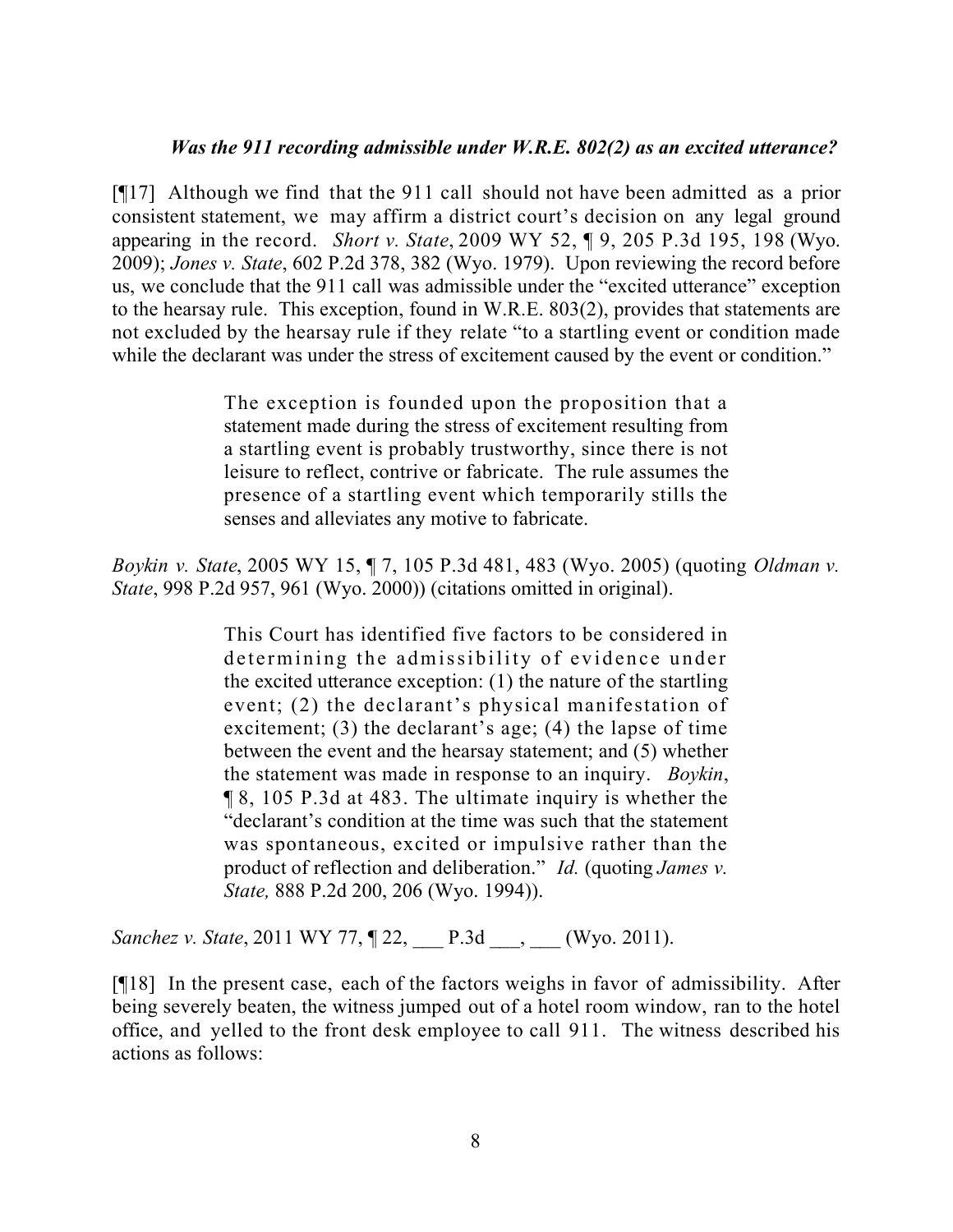Q. Did you suffer any injuries to the best of your knowledge from the jump itself?

A. No. No. I mean my adrenalin was going. I mean, I landed and ran -- I ran straight for the office.

. . . .

Q. And what did you do once you got in the office?

A. I told the clerk he needed to call 911, somebody was trying to kill me and locked myself in the manager's office.

The front desk employee, whose testimony was admitted without objection, gave a similar account of the events of that night:

> Q. All right. And do you recall being asked to contact the 911number [sic] that night?

A. Yes, sir.

Q. All right. And how did that come about?

A. At that time there was this person who rushed into the front desk. He had no -- he had no shirt, and he was only wearing his pants, and he rushed in. And he is yelling, help. And he rushed into my boss's office.

Q. And what did he do in there?

A. So I rushed in, and told him to get out of that office, or I am going to call the police.

Q. Did he reply?

A. Yes, sir. He said, yes, call the police, someone [sic] trying to kill me and my mom.

. . . .

Q. Now, you have described his appearance. You said he was bloody?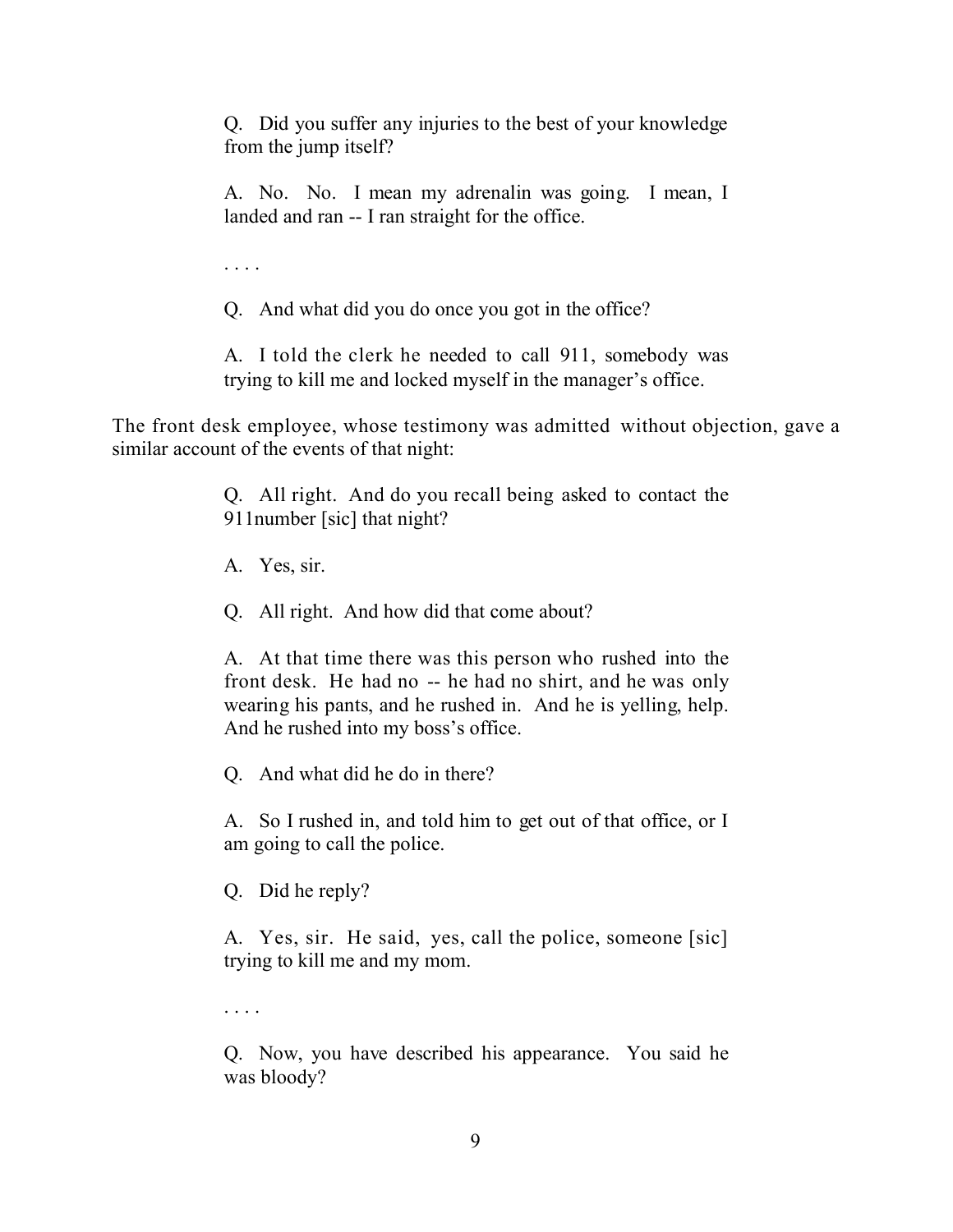- A. Yes, sir.
- Q. Where on his body was he bloody?

A. His nose. I saw some blood on his nose and in his mouth. There was some blood coming out of his mouth, and all over, like maybe he wiped it from. So and also see, I also wiped some blood from my boss's office from the metal - was that -- cabinets, so it is all over his body.

[¶19] The first and second elements, relating to the shocking or startling nature of the event and the declarant's physical manifestation of excitement, favor admission. In applying these two elements, we look to a factually similar case. In *Kelly v. State*, 694 P.2d 126 (Wyo. 1985), the defendant engaged in a physical altercation with his girlfriend. *Id.* at 129. A friend attempted to intervene and the defendant began assaulting the friend. *Id.* The girlfriend ran to a neighbor's house and called the police. *Id.* At trial, the neighbor repeated statements made by the girlfriend regarding the incident. *Id.* at 129-30. The defendant objected, arguing that the statements were hearsay. *Id.* On appeal, we found that the statements satisfied the "excited utterance" exception to the hearsay rule inasmuch as the girlfriend had just witnessed, and been involved in, a violent scene, and that the statements were made after she "ran screaming across the street 'bursting' into her neighbor's residence . . . ." *Id.* at 130. In the present case, after the victim had been severely beaten and had jumped out a hotel room window, he rushed into the hotel lobby yelling "help," locked himself in the office, and told the clerk people were trying to kill him. In light of our holding in *Kelly*, it is clear that these facts favor admission under the first two factors listed above.

[¶20] The third factor, the victim's age, is neutral in these circumstances. The fourth factor, the lapse between the event and the hearsay statement, favors admission. Although the record does not reflect the exact time between the startling event (being beaten and subsequent escape from the hotel room) and the statement, it is not disputed that the appellant went directly to the office, told the clerk that people were trying to kill him, and asked the clerk to call 911. We find this to be a short enough time period that the victim's statements were spontaneous, excited or impulsive and not the product of reflection and deliberation. *See Sanchez*, 2011 WY 77, ¶ 23, P.3d at (still under stress of excitement approximately one hour after being severely beaten); *Streitmatter v. State*, 981 P.2d 921, 927 (Wyo. 1999) (under stress of excitement 45 minutes after startling event); *United States v. Iron Shell,* 633 F.2d 77, 86 (8th Cir.1980) (under the stress of excitement 45 to 75 minutes after startling event).

[¶21] Finally, to address the fifth factor, we must determine whether the victim's statements were in response to an inquiry. Although the 911 operator asked the victim questions, it was the victim who initiated the statements. The fact that some of his